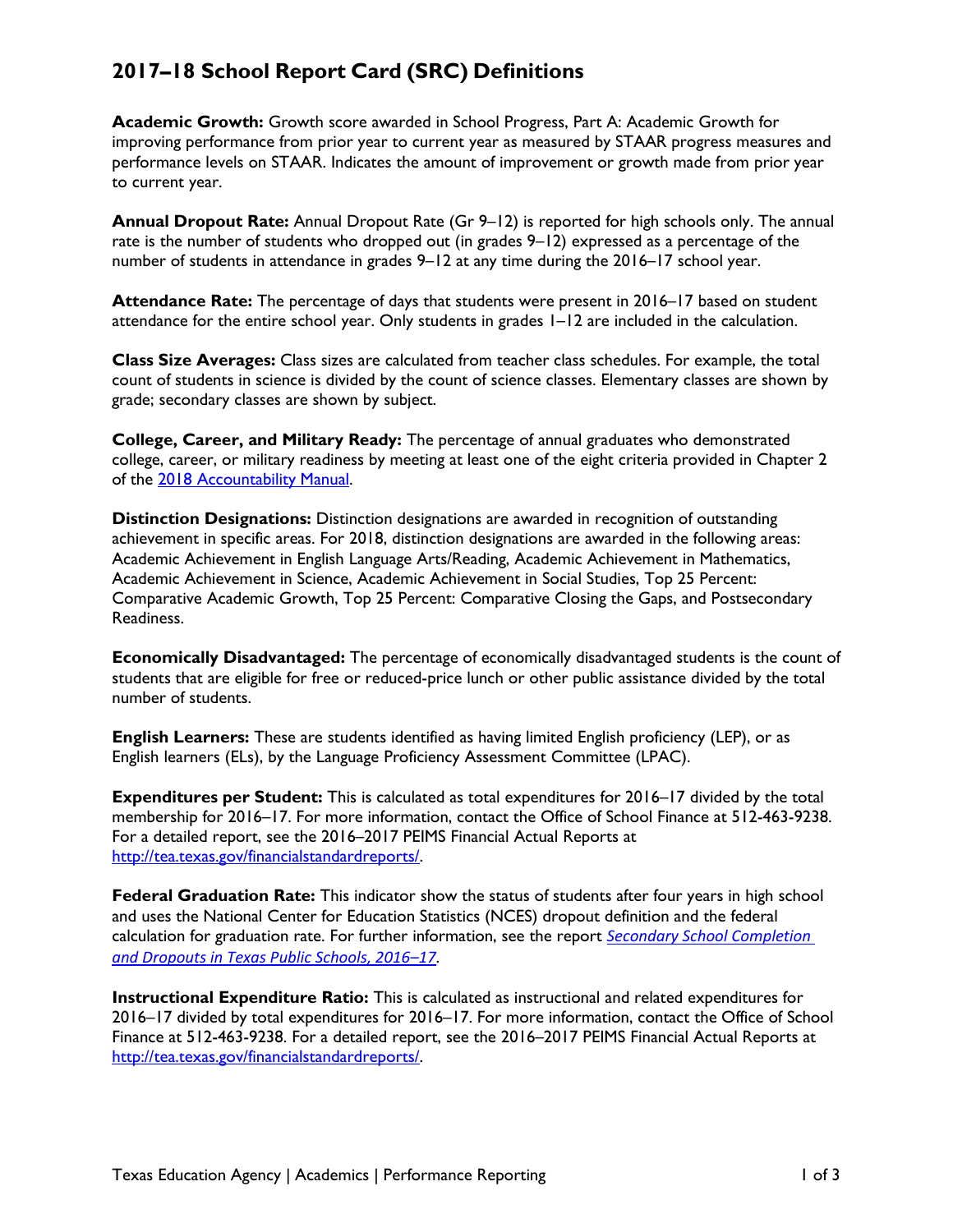## **2017–18 School Report Card (SRC) Definitions**

**Instructional Staff Percent:** The percentage of the district's FTEs whose job function was to provide classroom instruction directly to students during the 2016–17 school year. For more information, contact the Office of School Finance at 512-463-9238.

**Longitudinal Rates:** These indicators show the status of students after four years in high school (4- Year Longitudinal Rate), after five years in high school (5-Year Extended Longitudinal Rate), or after six years in high school (6-year Extended Longitudinal Rate). The four-year rate includes students who first attended ninth grade in 2013–14, showing their final status with the class of 2017. The five-year rate includes students who first attended ninth grade in 2012–13, showing their final status at the end of 2017. The six-year rate includes students who first attended ninth grade in 2011–12, showing their final status at the end of 2017. These show the percentage of students who graduated, received a Texas Certificate of High School Equivalency (TxCHSE), continued high school, or dropped out.

**Membership:** See Total Students.

**Mobility Rate**: The percentage of students who have been in membership at a school for less than 83 percent of the school year (i.e., missed six or more weeks).

**Progress of Prior-Year Non-Proficient Students:** The percentage of students in grades 4–8 who did not reach the satisfactory standard on STAAR in the prior year but passed the corresponding assessment in the current year.

**Race/Ethnicity:** Students are reported as African American, Hispanic, White, American Indian, Asian, Pacific Islander, and Two or More Races.

**RHSP/DAP Graduates:** The percentage of graduates who, after four years, were reported as having satisfied the course requirements for the Recommended High School Program (RHSP) or Distinguished Achievement Program (DAP). It excludes FHSP graduates.

**RHSP/DAP/FHSP-E/FHSP-DLA Graduates:** The percentage of graduates who, after four years, were reported as having satisfied the course requirements for the Recommended High School Program (RHSP), Distinguished Achievement Program (DAP), Foundation High School Program (FHSP) with an endorsement (FHSP-E) or the distinguished level of achievement (FHSP-DLA).

**SAT/ACT Results:** The report provides four indicators: (1) Tested shows the percentage of graduates who took either the SAT or the ACT, (2) At/Above Criterion shows the percentage of examinees who scored at or above the "Criterion Score" of 1180 on the SAT evidence-based reading and writing and mathematics sections combined or 24 on the ACT composite, (3) Average SAT Score, and (4) Average ACT Score. Information is shown for the classes of 2016 and 2017.

**Special Education:** The population of students served in special education programs.

**STAAR:** The State of Texas Assessments of Academic Readiness (STAAR®) is a comprehensive testing program for public school students in grades 3–8 or high school courses with end-of-course (EOC) assessments. The STAAR program is designed to measure to what extent a student has learned, understood, and is able to apply the concepts and skills expected at each tested grade level, or after each course for which an EOC assessment exists. Students are assessed in reading (grades 3–8), mathematics (grades 3–8), writing (grades 4 and 7), science (grades 5 and 8), and social studies (grade 8). End-of-course assessments are given for English Language Arts I and II, Algebra I, Biology, and U.S. History.